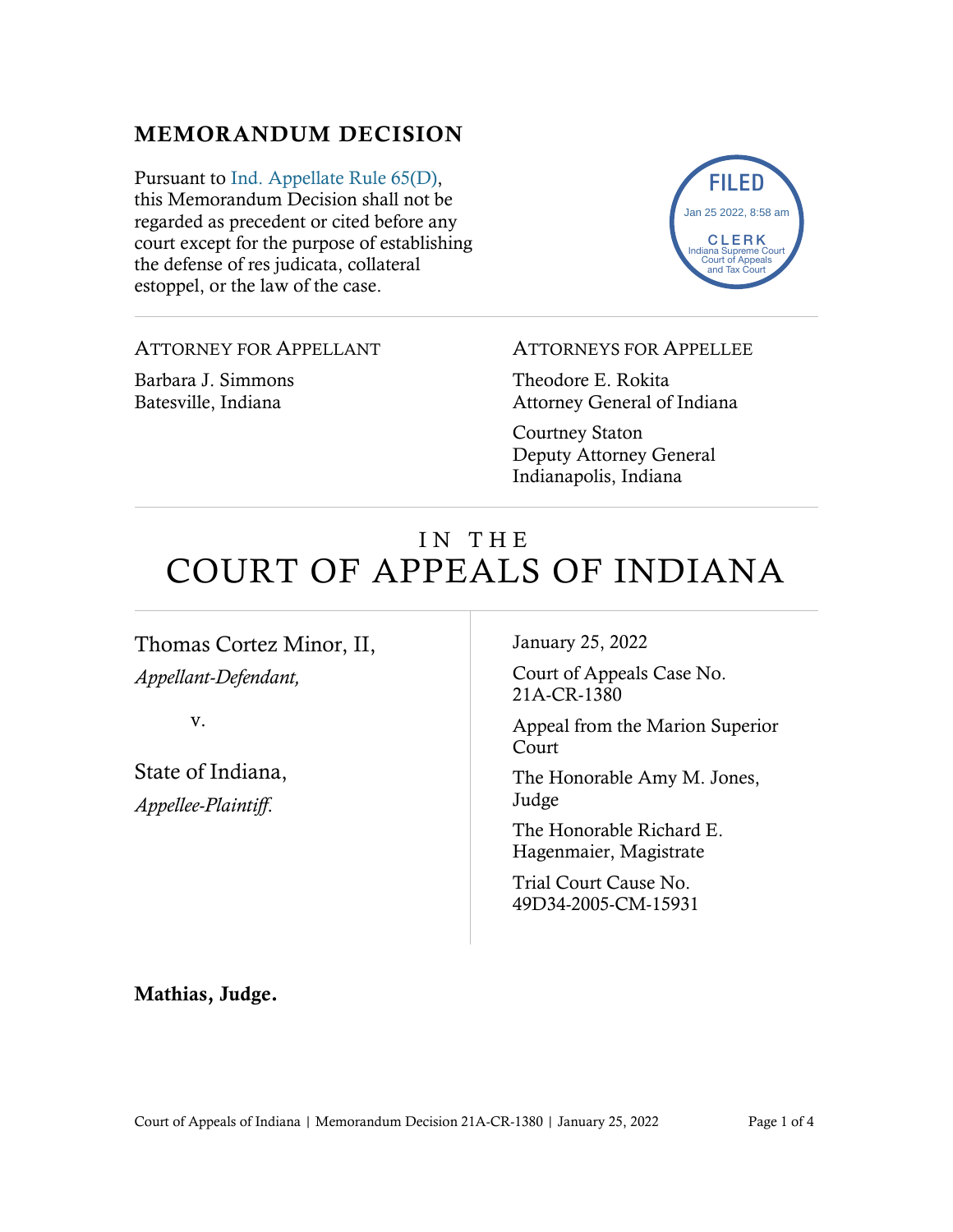[1] Thomas Cortez Minor, II appeals his conviction for Class B misdemeanor disorderly conduct. Minor raises a single issue for our review, namely, whether the State presented sufficient evidence to support his conviction. We affirm.

### Facts and Procedural History

- [2] In the evening of May 9, 2020, Indianapolis Metropolitan Police Department Officer Ethan Carr placed Minor under arrest for a traffic violation. Around 10:30 p.m., while waiting in a residential neighborhood for a "jail wagon" to arrive, Minor "became very agitated and aggressive" with officers. Tr. p. 40. Minor was "a few blocks" away from his mother's apartment, and he was "attempting to scream multiple city blocks" to get her attention. *Id.* at 40–41. He then began "cursing at officers," telling them "to kill him and to shoot him." *Id.* at 41.
- [3] Officer Carr asked Minor "to be quiet" more than "a handful" of times. *Id.* However, Minor continued to be "[e]xtremely loud" and continued "yelling or screaming." *Id.* Officer Carr noted that they were located in a residential area. *Id.*
- [4] The State charged Minor in relevant part with Class B misdemeanor disorderly conduct. After a bench trial at which Officer Carr testified, the trial court found Minor guilty of that offense and sentenced him accordingly. This appeal ensued.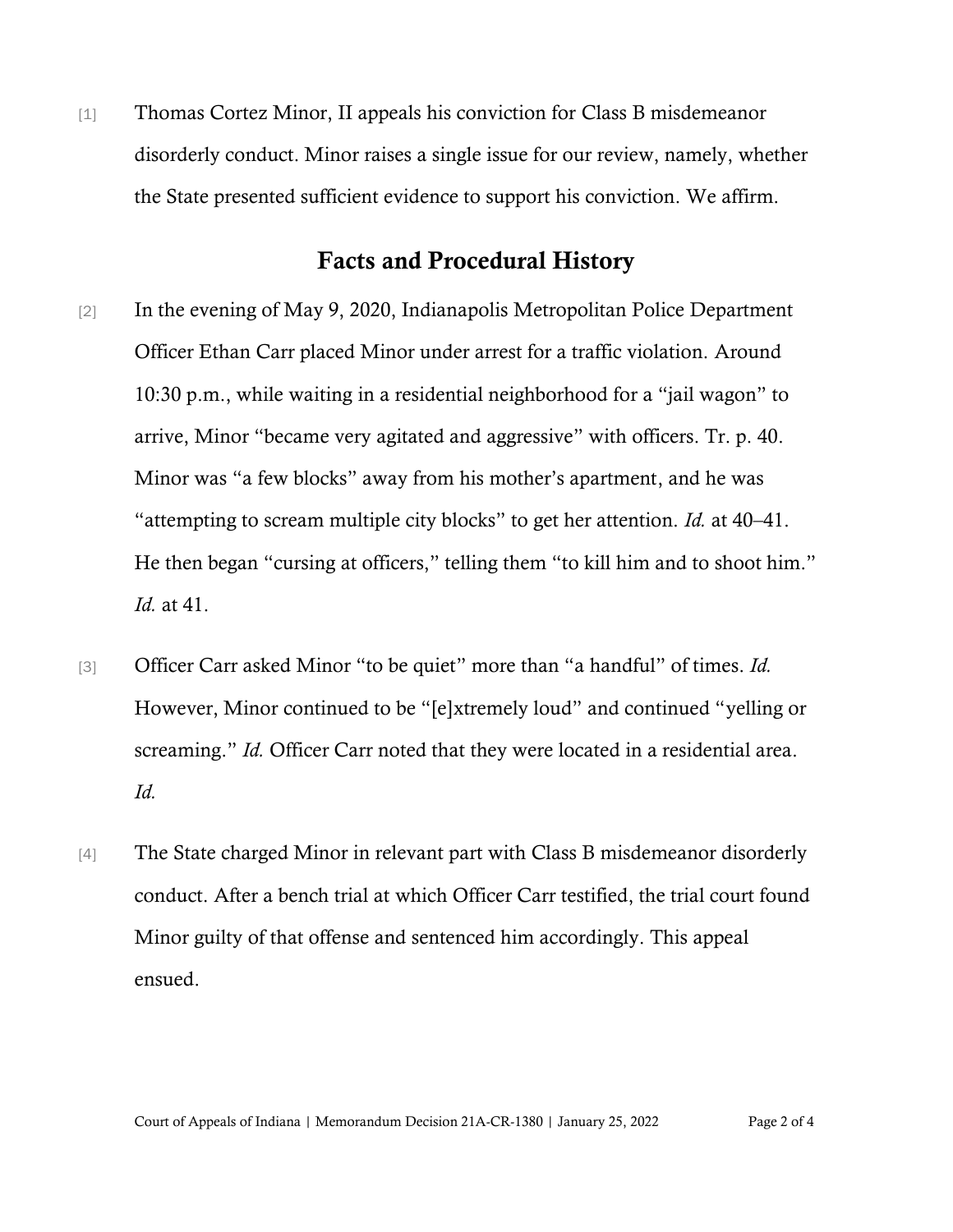## Discussion and Decision

- [5] Minor appeals his conviction for Class B misdemeanor disorderly conduct and asserts that the State failed to present sufficient evidence to support his conviction. In reviewing sufficiency claims, "we neither reweigh the evidence nor judge witness credibility." *[Powell v. State](https://www.westlaw.com/Document/Ia459ad70e1a711eaa13ca2bed92d37fc/View/FullText.html?transitionType=Default&contextData=(sc.Default)&VR=3.0&RS=da3.0&fragmentIdentifier=co_pp_sp_7902_262)*[, 151 N.E.3d 256, 262 \(Ind. 2020\).](https://www.westlaw.com/Document/Ia459ad70e1a711eaa13ca2bed92d37fc/View/FullText.html?transitionType=Default&contextData=(sc.Default)&VR=3.0&RS=da3.0&fragmentIdentifier=co_pp_sp_7902_262) "Rather, we consider only the evidence supporting the judgment and any reasonable inferences drawn from that evidence." *[Id.](https://www.westlaw.com/Document/Ia459ad70e1a711eaa13ca2bed92d37fc/View/FullText.html?transitionType=Default&contextData=(sc.Default)&VR=3.0&RS=da3.0)* "We will affirm a conviction if there is substantial evidence of probative value that would lead a reasonable trier of fact to conclude that the defendant was guilty beyond a reasonable doubt." *[Id.](https://www.westlaw.com/Document/Ia459ad70e1a711eaa13ca2bed92d37fc/View/FullText.html?transitionType=Default&contextData=(sc.Default)&VR=3.0&RS=da3.0&fragmentIdentifier=co_pp_sp_7902_263)* [at 263.](https://www.westlaw.com/Document/Ia459ad70e1a711eaa13ca2bed92d37fc/View/FullText.html?transitionType=Default&contextData=(sc.Default)&VR=3.0&RS=da3.0&fragmentIdentifier=co_pp_sp_7902_263)
- [6] To prove Class B misdemeanor disorderly conduct, the State was required to show that Minor recklessly, knowingly, or intentionally made "unreasonable noise and continue[d] to do so after being asked to stop." [Ind. Code § 35-45-1-](https://www.westlaw.com/Document/NF33F1641E28211E2B2838FF124B00174/View/FullText.html?transitionType=Default&contextData=(sc.Default)&VR=3.0&RS=da3.0) [3\(a\)\(2\) \(2021\).](https://www.westlaw.com/Document/NF33F1641E28211E2B2838FF124B00174/View/FullText.html?transitionType=Default&contextData=(sc.Default)&VR=3.0&RS=da3.0) Our supreme court has held that "the criminalization of 'unreasonable noise' was 'aimed at preventing the harm which flows from the volume' of noise." *[Whittington v. State](https://www.westlaw.com/Document/I4435b07cd3de11d9a489ee624f1f6e1a/View/FullText.html?transitionType=Default&contextData=(sc.Default)&VR=3.0&RS=da3.0&fragmentIdentifier=co_pp_sp_578_1367)*[, 669 N.E.2d 1363, 1367 \(Ind. 1996\)](https://www.westlaw.com/Document/I4435b07cd3de11d9a489ee624f1f6e1a/View/FullText.html?transitionType=Default&contextData=(sc.Default)&VR=3.0&RS=da3.0&fragmentIdentifier=co_pp_sp_578_1367) (quoting *[Price v. State](https://www.westlaw.com/Document/I4d4a38e3d3ed11d9a489ee624f1f6e1a/View/FullText.html?transitionType=Default&contextData=(sc.Default)&VR=3.0&RS=da3.0&fragmentIdentifier=co_pp_sp_578_966)*, 622 N[.E.2d 954, 966 \(Ind. 1993\)\)](https://www.westlaw.com/Document/I4d4a38e3d3ed11d9a489ee624f1f6e1a/View/FullText.html?transitionType=Default&contextData=(sc.Default)&VR=3.0&RS=da3.0&fragmentIdentifier=co_pp_sp_578_966). "The State must prove that a defendant produced decibels of sound that were too loud for the circumstances." *[Id.](https://www.westlaw.com/Document/I4435b07cd3de11d9a489ee624f1f6e1a/View/FullText.html?transitionType=Default&contextData=(sc.Default)&VR=3.0&RS=da3.0)* (emphasis removed).
- [7] Minor asserts on appeal that his noise was merely a "fleeting annoyance" and "was not unreasonable." Appellant's Br. pp. 7–8. But Minor's argument on appeal is merely a request for this Court to reweigh the evidence, which we will

Court of Appeals of Indiana | Memorandum Decision 21A-CR-1380 | January 25, 2022 Page 3 of 4